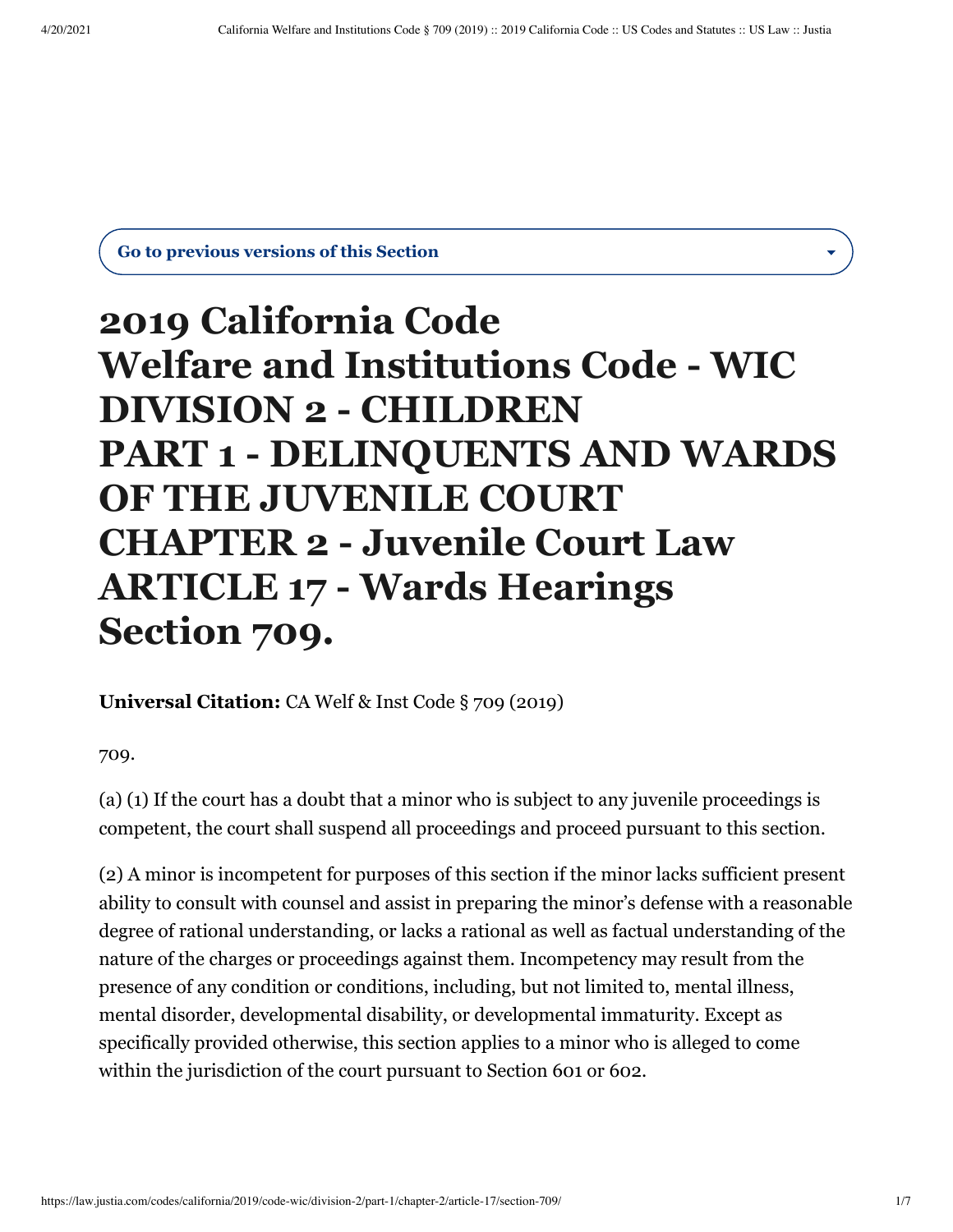(3) Notwithstanding paragraph (1), during the pendency of any juvenile proceeding, the court may receive information from any source regarding the minor's ability to understand the proceedings. The minor's counsel or the court may express a doubt as to the minor's competency. If the court finds substantial evidence that raises a doubt as to the minor's competency, the proceedings shall be suspended.

(b) (1) Unless the parties stipulate to a finding that the minor lacks competency, or the parties are willing to submit on the issue of the minor's lack of competency, the court shall appoint an expert to evaluate the minor and determine whether the minor suffers from a mental illness, mental disorder, developmental disability, developmental immaturity, or other condition affecting competency and, if so, whether the minor is incompetent as defined in paragraph (2) of subdivision (a).

(2) The expert shall have expertise in child and adolescent development and forensic evaluation of juveniles for purposes of adjudicating competency, shall be familiar with competency standards and accepted criteria used in evaluating juvenile competency, shall have received training in conducting juvenile competency evaluations, and shall be familiar with competency remediation for the condition or conditions affecting competence in the particular case.

(3) The expert shall personally interview the minor and review all of the available records provided, including, but not limited to, medical, education, special education, probation, child welfare, mental health, regional center, and court records, and any other relevant information that is available. The expert shall consult with the minor's counsel and any other person who has provided information to the court regarding the minor's lack of competency. The expert shall gather a developmental history of the minor. If any information is unavailable to the expert, the expert shall note in the report the efforts to obtain that information. The expert shall administer age-appropriate testing specific to the issue of competency unless the facts of the particular case render testing unnecessary or inappropriate. The expert shall be proficient in the language preferred by the minor, or, if that is not feasible, the expert shall employ the services of a certified interpreter and use assessment tools that are linguistically and culturally appropriate for the minor. In a written report, the expert shall opine whether the minor has the sufficient present ability to consult with the minor's counsel with a reasonable degree of rational understanding and whether the minor has a rational and factual understanding of the proceedings against them. The expert shall also state the basis for these conclusions. If the expert concludes that the minor lacks competency, the expert shall give their opinion on whether the minor is likely to attain competency in the foreseeable future, and, if so, make recommendations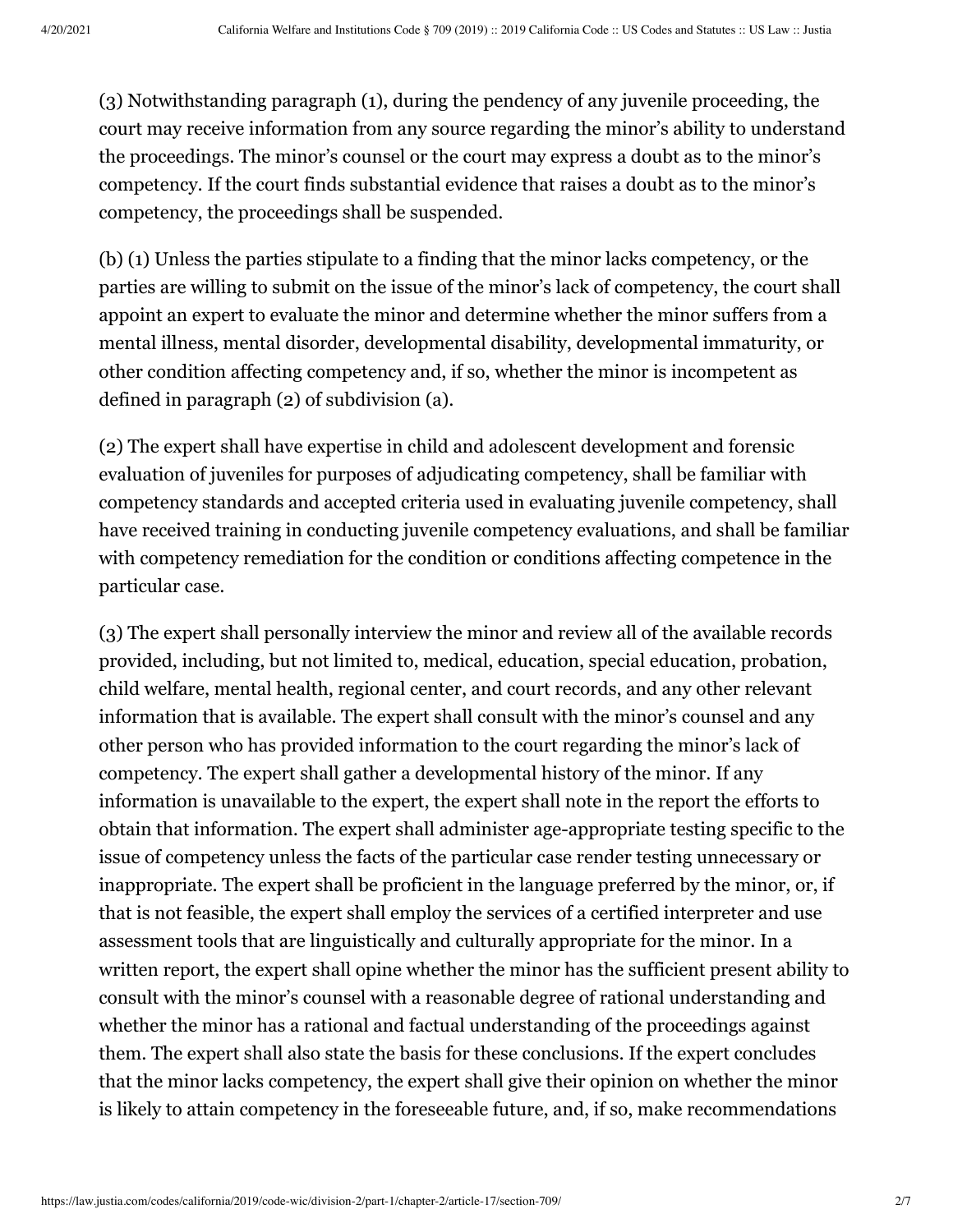regarding the type of remediation services that would be effective in assisting the minor in attaining competency.

(4) The Judicial Council, in conjunction with groups or individuals representing judges, defense counsel, district attorneys, chief probation officers, counties, advocates for people with developmental and mental disabilities, experts in special education testing, psychologists and psychiatrists specializing in adolescents, professional associations and accredited bodies for psychologists and psychiatrists, and other interested stakeholders, shall adopt a rule of court identifying the training and experience needed for an expert to be competent in forensic evaluations of juveniles. The Judicial Council shall develop and adopt rules for the implementation of the other requirements in this subdivision.

(5) Statements made to the appointed expert during the minor's competency evaluation and statements made by the minor to mental health professionals during the remediation proceedings, and any fruits of these statements, shall not be used in any other hearing against the minor in either juvenile or adult court.

(6) The district attorney or minor's counsel may retain or seek the appointment of additional qualified experts who may testify during the competency hearing. The expert's report and qualifications shall be disclosed to the opposing party within a reasonable time before, but no later than five court days before, the hearing. If disclosure is not made in accordance with this paragraph, the court may make any order necessary to enforce the provisions of this paragraph, including, but not limited to, immediate disclosure, contempt proceedings, delaying or prohibiting the testimony of the expert or consideration of the expert's report upon a showing of good cause, or any other lawful order. If, after disclosure of the report, the opposing party requests a continuance in order to further prepare for the hearing and shows good cause for the continuance, the court shall grant a continuance for a reasonable period of time. This paragraph does not allow a qualified expert retained or appointed by the district attorney to perform a competency evaluation on a minor without an order from the juvenile court after petitioning the court for an order pursuant to the Civil Discovery Act (Title 4 (commencing with Section 2016.010) of Part 4 of the Code of Civil Procedure).

(7) If the expert believes the minor is developmentally disabled, the court shall appoint the director of a regional center for developmentally disabled individuals described in Article 1 (commencing with Section 4620) of Chapter 5 of Division 4.5, or the director's designee, to evaluate the minor. The director of the regional center, or the director's designee, shall determine whether the minor is eligible for services under the Lanterman Developmental Disabilities Services Act (Division 4.5 (commencing with Section 4500)), and shall provide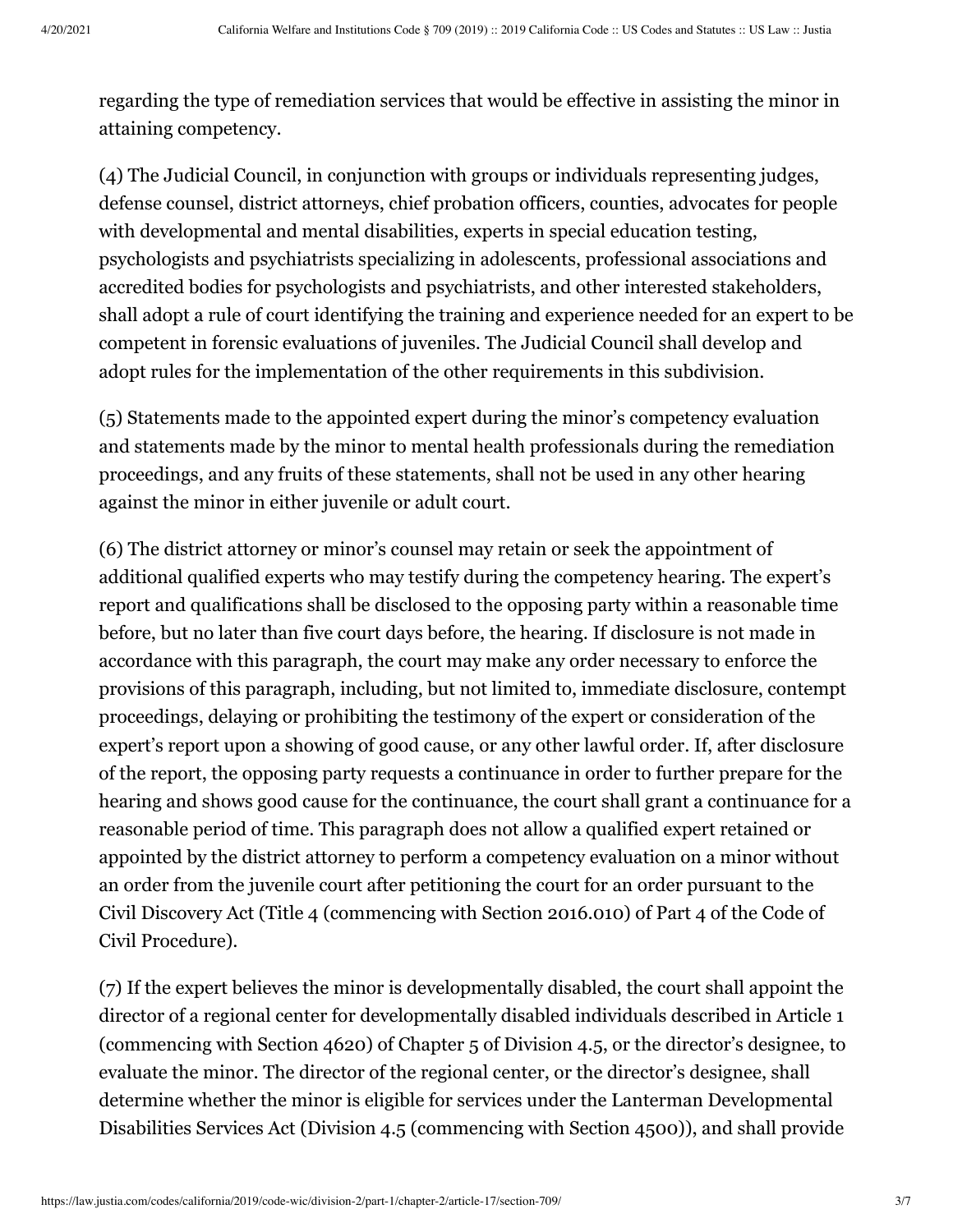the court with a written report informing the court of his or her determination. The court's appointment of the director of the regional center for determination of eligibility for services shall not delay the court's proceedings for determination of competency.

(8) An expert's opinion that a minor is developmentally disabled does not supersede an independent determination by the regional center whether the minor is eligible for services under the Lanterman Developmental Disabilities Services Act (Division 4.5 (commencing with Section 4500)).

(9) This section does not authorize or require determinations regarding the competency of a minor by the director of the regional center or the director's designee.

(c) The question of the minor's competency shall be determined at an evidentiary hearing unless there is a stipulation or submission by the parties on the findings of the expert that the minor is incompetent. It shall be presumed that the minor is mentally competent, unless it is proven by a preponderance of the evidence that the minor is mentally incompetent. With respect to a minor under 14 years of age at the time of the commission of the alleged offense, the court shall make a determination as to the minor's capacity pursuant to Section 26 of the Penal Code prior to deciding the issue of competency.

(d) If the court finds the minor to be competent, the court shall reinstate proceedings and proceed commensurate with the court's jurisdiction.

(e) If the court finds, by a preponderance of evidence, that the minor is incompetent, all proceedings shall remain suspended for a period of time that is no longer than reasonably necessary to determine whether there is a substantial probability that the minor will attain competency in the foreseeable future, or the court no longer retains jurisdiction and the case must be dismissed. Prior to a dismissal, the court may make orders that it deems appropriate for services. Further, the court may rule on motions that do not require the participation of the minor in the preparation of the motions. These motions include, but are not limited to, all of the following:

- (1) Motions to dismiss.
- (2) Motions regarding a change in the placement of the minor.
- (3) Detention hearings.
- (4) Demurrers.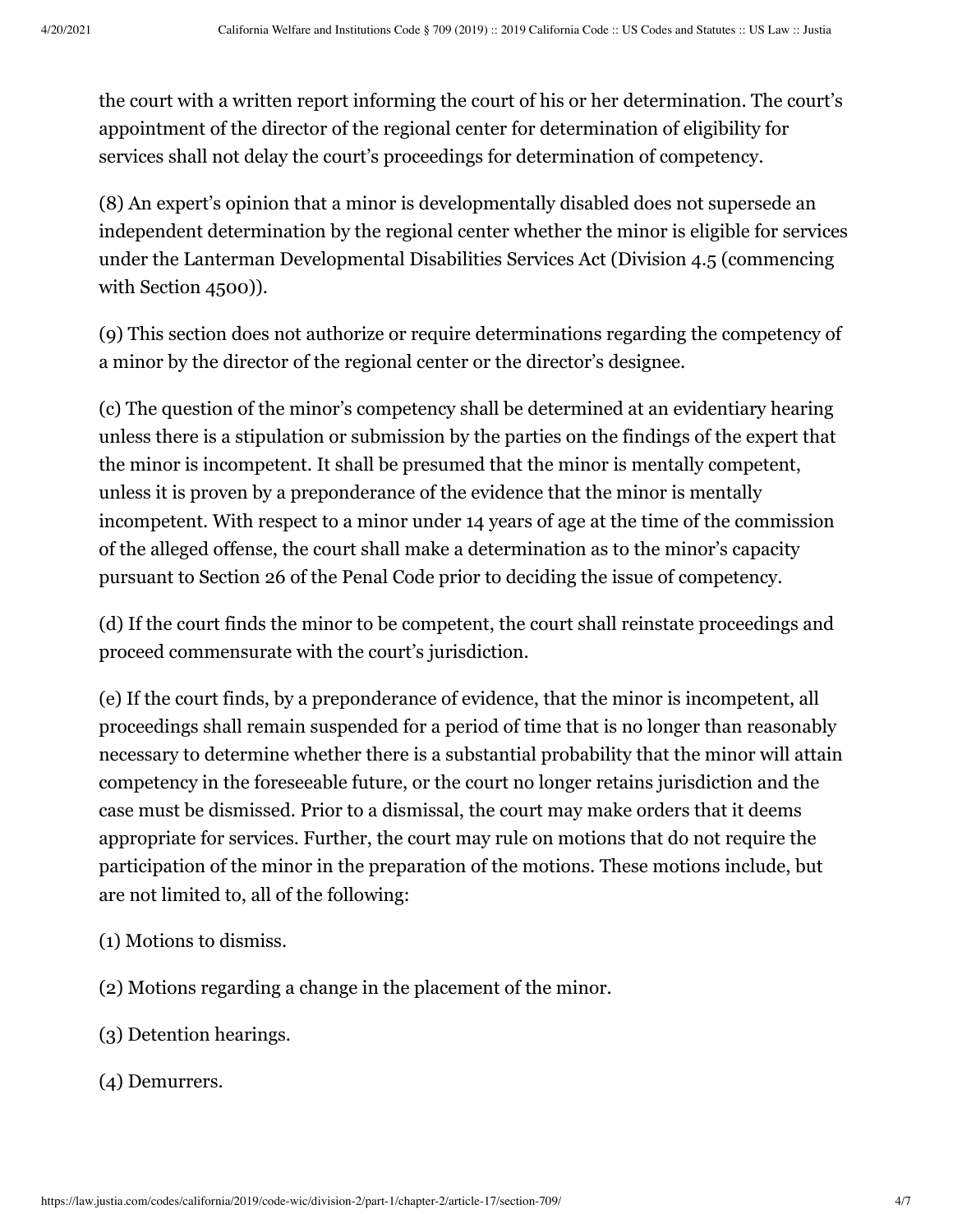(f) If the minor is found to be incompetent and the petition contains only misdemeanor offenses, the petition shall be dismissed.

(g) (1) Upon a finding of incompetency, the court shall refer the minor to services designed to help the minor attain competency, unless the court finds that competency cannot be achieved within the foreseeable future. The court may also refer the minor to treatment services to assist in remediation that may include, but are not limited to, mental health services, treatment for trauma, medically supervised medication, behavioral counseling, curriculum-based legal education, or training in socialization skills, consistent with any laws requiring consent. Service providers and evaluators shall adhere to the standards stated in this section and the California Rules of Court. Services shall be provided in the least restrictive environment consistent with public safety, as determined by the court. A finding of incompetency alone shall not be the basis for secure confinement. The minor shall be returned to court at the earliest possible date. The court shall review remediation services at least every 30 calendar days for minors in custody and every 45 calendar days for minors out of custody prior to the expiration of the total remediation period specified in paragraph (3) of subdivision (h). If the minor is in custody, the county mental health department shall provide the court with suitable alternatives for the continued delivery of remediation services upon release from custody as part of the court's review of remediation services. The court shall consider appropriate alternatives to juvenile hall confinement, including, but not limited to, all of the following:

(A) Placement through regional centers.

(B) Short-term residential therapeutic programs.

(C) Crisis residential programs.

(D) Civil commitment.

(E) Foster care, relative placement, or other nonsecure placement.

(F) Other residential treatment programs.

(2) The court may make any orders necessary to assist with the delivery of remediation services in an alternative setting to secure confinement.

(h) (1) Within six months of the initial receipt of a recommendation by the designated person or entity, the court shall hold an evidentiary hearing on whether the minor is remediated or is able to be remediated unless the parties stipulate to, or agree to the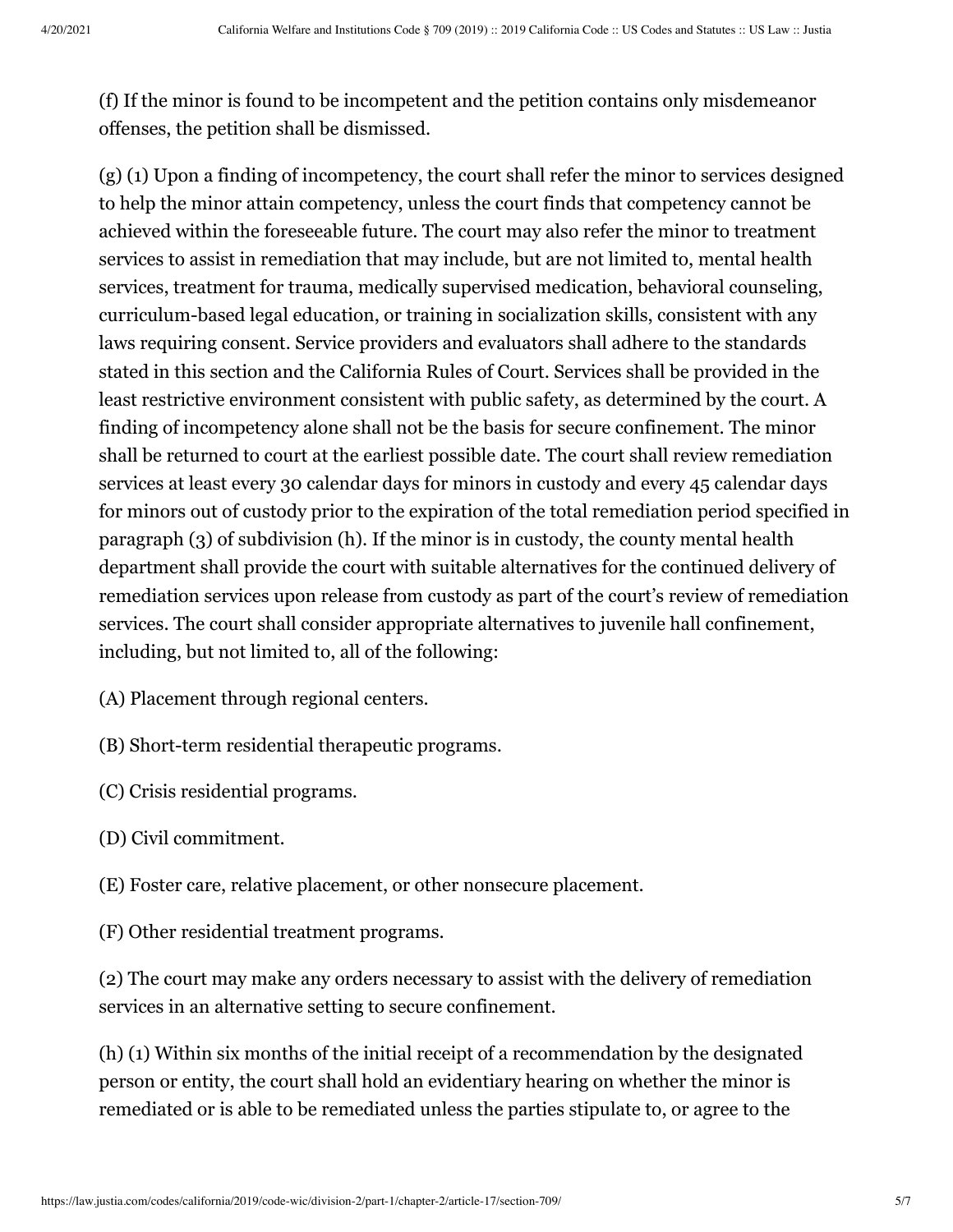recommendation of, the remediation program. If the recommendation is that the minor has attained competency, and if the minor disputes that recommendation, the burden is on the minor to prove by a preponderance of evidence that he or she remains incompetent. If the recommendation is that the minor is unable to be remediated and if the prosecutor disputes that recommendation, the burden is on the prosecutor to prove by a preponderance of evidence that the minor is remediable. If the prosecution contests the evaluation of continued incompetence, the minor shall be presumed incompetent and the prosecution shall have the burden to prove by a preponderance of evidence that the minor is competent. The provisions of subdivision (c) shall apply at this stage of the proceedings.

(2) If the court finds that the minor has been remediated, the court shall reinstate the proceedings.

(3) If the court finds that the minor has not yet been remediated, but is likely to be remediated within six months, the court shall order the minor to return to the remediation program. However, the total remediation period shall not exceed one year from the finding of incompetency and secure confinement shall not exceed the limit specified in subparagraph (A) of paragraph (5).

(4) If the court finds that the minor will not achieve competency within six months, the court shall dismiss the petition. The court may invite persons and agencies with information about the minor, including, but not limited to, the minor and the minor's attorney, the probation department, parents, guardians, or relative caregivers, mental health treatment professionals, the public guardian, educational rights holders, education providers, and social services agencies, to the dismissal hearing to discuss any services that may be available to the minor after jurisdiction is terminated. If appropriate, the court shall refer the minor for evaluation pursuant to Article 6 (commencing with Section 5300) of Chapter 2 of Part 1 of Division 5 or Article 3 (commencing with Section 6550) of Chapter 2 of Part 2 of Division 6.

(5) (A) Secure confinement shall not extend beyond six months from the finding of incompetence, except as provided in this section. In making that determination, the court shall consider all of the following:

(i) Where the minor will have the best chance of obtaining competence.

(ii) Whether the placement is the least restrictive setting appropriate for the minor.

(iii) Whether alternatives to secure confinement have been identified and pursued and why alternatives are not available or appropriate.